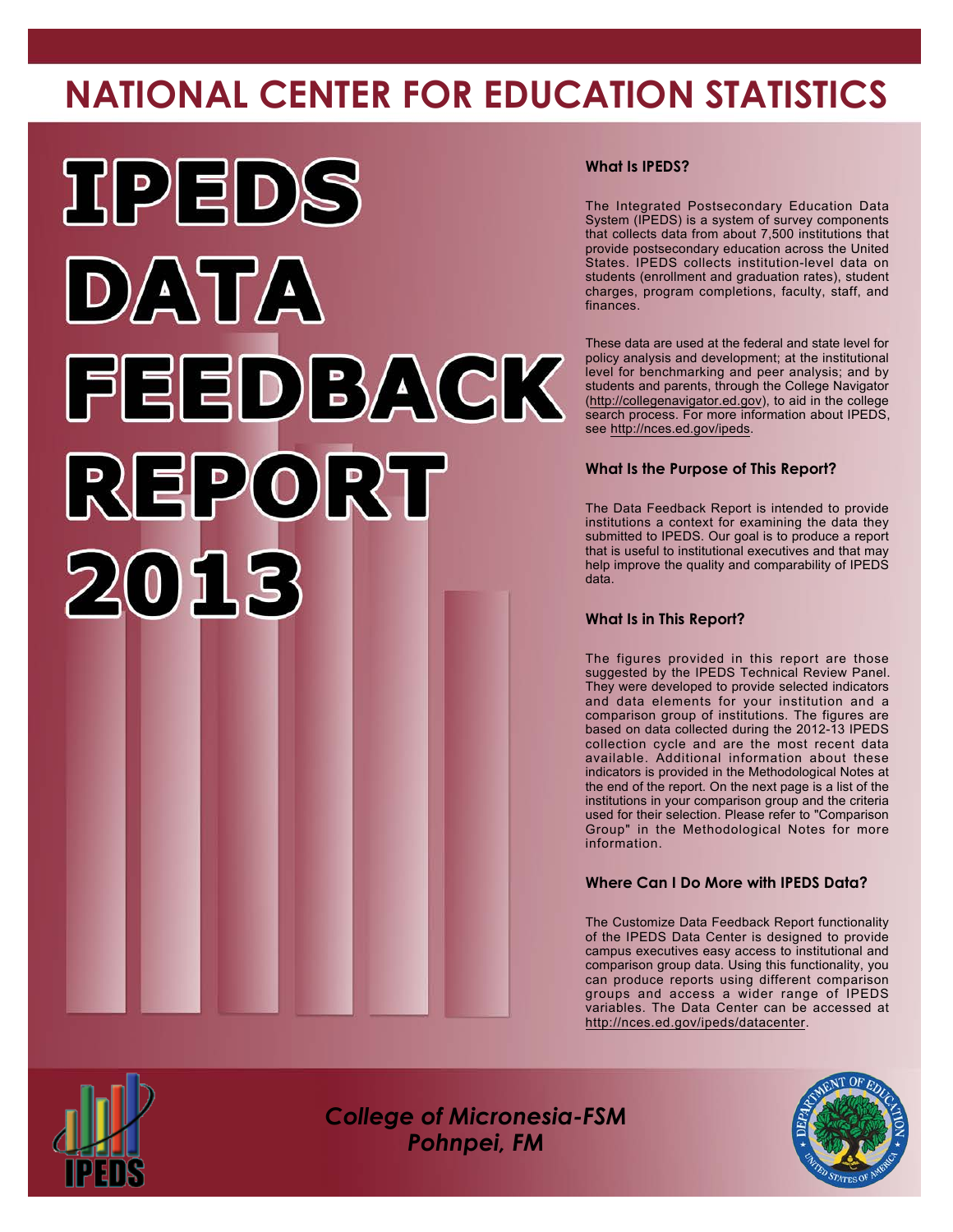#### **COMPARISON GROUP**

Comparison group data are included to provide a context for interpreting your institution's statistics. If your institution did not define a Custom Comparison Group for this report by July 15, NCES selected a comparison group for you. (In this case, the characteristics used to define the comparison group appears below.) The Customize DFR functionality on the IPEDS Data Center [\(http://nces.ed.gov/ipeds/datacenter/\)](http://nces.ed.gov/ipeds/datacenter/) can be used to reproduce the figures in this report using different peer groups.

The custom comparison group chosen by College of Micronesia-FSM includes the following 11 institutions:

- American Samoa Community College (Pago Pago, AS)
- College of the Marshall Islands (Majuro, MH)
- Guam Community College (Mangilao, GU)
- Hawaii Community College (Hilo, HI)
- Honolulu Community College (Honolulu, HI)
- Kapiolani Community College (Honolulu, HI)
- Kauai Community College (Lihue, HI)
- Northern Marianas College (Saipan, MP)
- Palau Community College (Koror, PW)
- University of Hawaii Maui College (Kahului, HI)
- Windward Community College (Kaneohe, HI)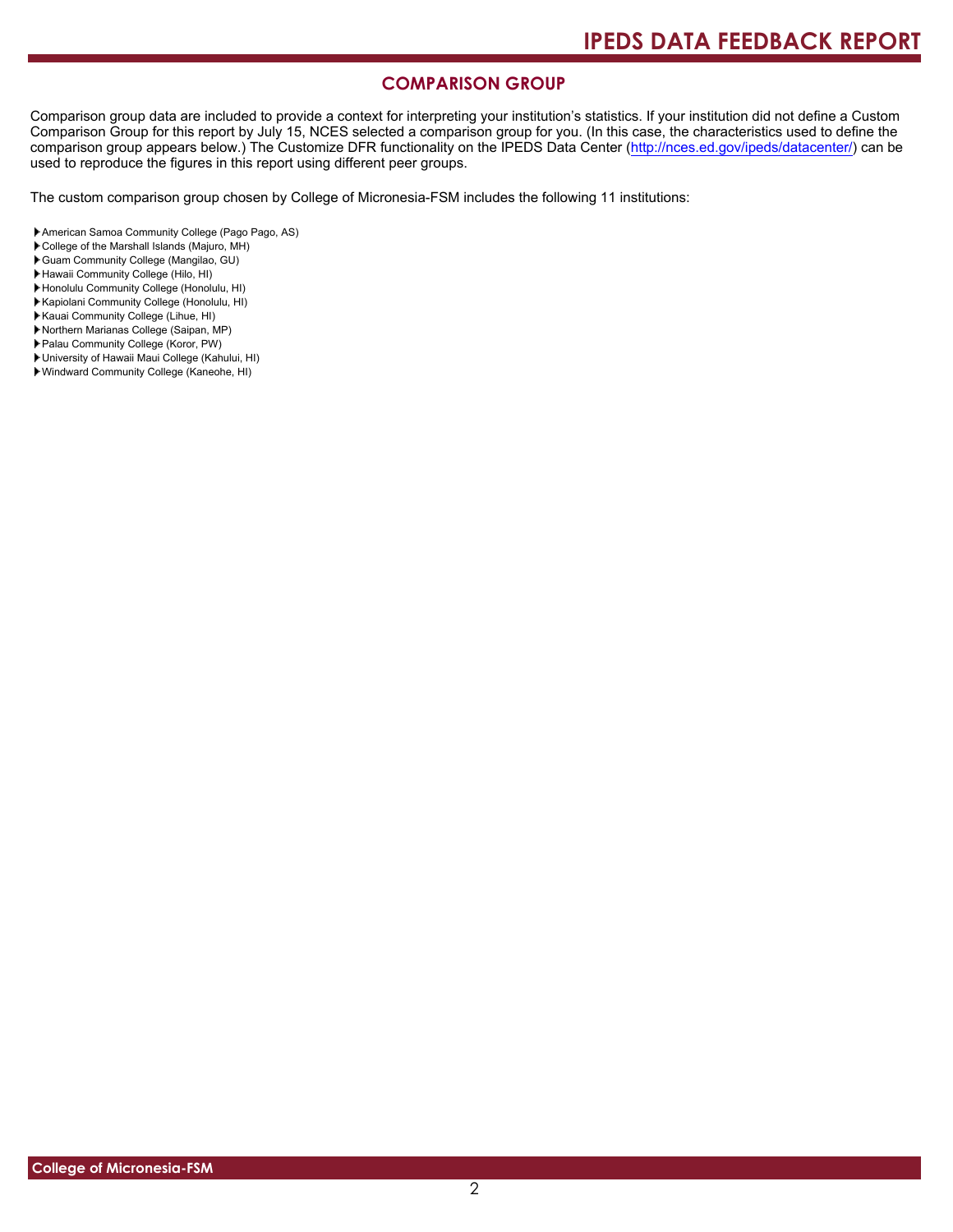#### **Figure 1. Percent of all students enrolled, by race/ethnicity and percent of students who are women: Fall 2012**



NOTE: For more information about disaggregation of data by race and ethnicity, please see the Methodological Notes at the end of this report. Median values for the comparison group will not add to 100 percent. See "Use of Median Values for Comparison Group" in the Methodological Notes at the end of this report for how median values are determined. N is the number of institutions in the comparison group.

SOURCE: U.S. Department of Education, National Center for Education Statistics, Integrated Postsecondary Education Data System (IPEDS): Spring 2013, Fall Enrollment component.

#### **Figure 2. Unduplicated 12-month headcount (2011-12), total FTE enrollment (2011-12), and full- and part-time fall enrollment (Fall 2012)**

#### **Figure 3. Number of subbaccalaureate degrees and certificates awarded, by level: 2011-12**



NOTE: For details on calculating full-time equivalent (FTE) enrollment, see Calculating FTE in the Methodological Notes at the end of this report. N is the number of institutions in the comparison group.

SOURCE: U.S. Department of Education, National Center for Education Statistics, Integrated Postsecondary Education Data System (IPEDS): Fall 2012, 12-month Enrollment component and Spring 2013, Fall Enrollment component.



Your institution Comparison Group Median (N=11) NOTE: N is the number of institutions in the comparison group.

SOURCE: U.S. Department of Education, National Center for Education Statistics, Integrated Postsecondary Education Data System (IPEDS): Fall 2012, Completions component.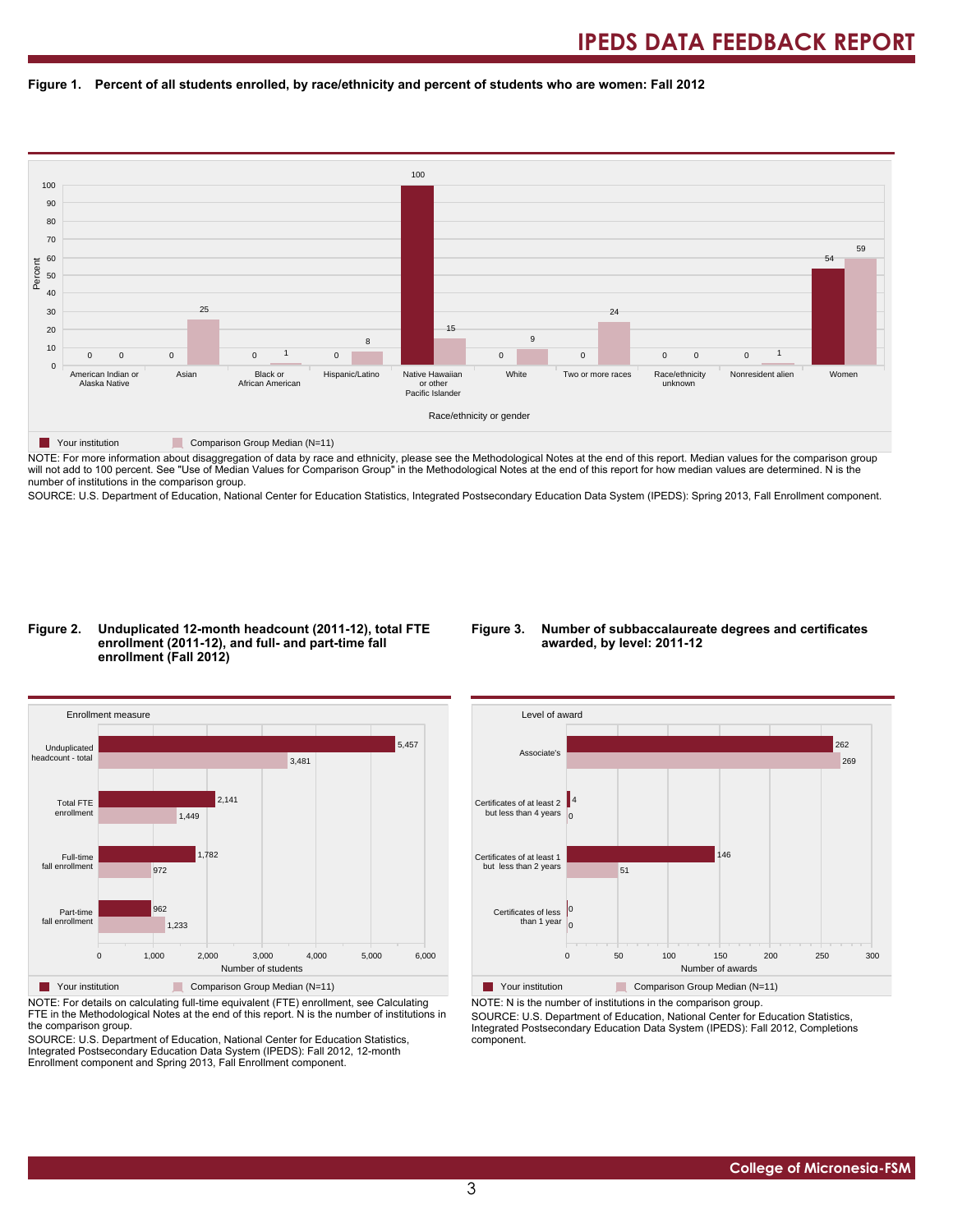**Figure 4. Academic year tuition and required fees for full-time, first-time, degree/certificate-seeking undergraduates: 2009-10--2012-13**



NOTE: The tuition and required fees shown here are the lowest reported from the categories of in-district, in-state, and out-of-state. N is the number of institutions in the comparison group.

SOURCE: U.S. Department of Education, National Center for Education Statistics, Integrated Postsecondary Education Data System (IPEDS): Fall 2012, Institutional Characteristics component.

**Figure 6. Percent of full-time, first-time degree/certificate-seeking undergraduate students who received grant or scholarship aid from the federal government, state/local government, or the institution, or loans, by type of aid: 2011-12**



NOTE: Any grant aid above includes grant or scholarship aid from the federal government, state/local government, or the institution. Federal grants includes Pell grants and other federal grants. Any loans includes federal loans and other loans to students. For details on how students are counted for financial aid reporting, see Cohort Determination in the Methodological Notes at the end of this report. N is the number of institutions in the comparison group.

SOURCE: U.S. Department of Education, National Center for Education Statistics, Integrated Postsecondary Education Data System (IPEDS): Winter 2012-13, Student Financial Aid component.





NOTE: Average net price is for full-time, first-time, degree/certificate-seeking undergraduate students and is generated by subtracting the average amount of federal, state/local government, and institutional grant and scholarship aid from the total cost of attendance. For public institutions, this includes only students who paid the in-state or indistrict tuition rate. Total cost of attendance is the sum of published tuition and required fees, books and supplies, and the average room and board and other expenses. For more information, see the Methodological Notes at the end of this report. N is the number of institutions in the comparison group.

SOURCE: U.S. Department of Education, National Center for Education Statistics, Integrated Postsecondary Education Data System (IPEDS): Fall 2012, Institutional Characteristics component; Winter 2012-13, Student Financial Aid component.





NOTE: Any grant aid above includes grant or scholarship aid from the federal government, state/local government, or the institution. Federal grants includes Pell grants and other federal grants. Any loans includes federal loans and other loans to students. Average amounts of aid were calculated by dividing the total aid awarded by the total number of recipients in each institution. N is the number of institutions in the comparison group. Medians are not reported for comparison groups with less than three values. SOURCE: U.S. Department of Education, National Center for Education Statistics, Integrated Postsecondary Education Data System (IPEDS): Winter 2012-13, Student Financial Aid component.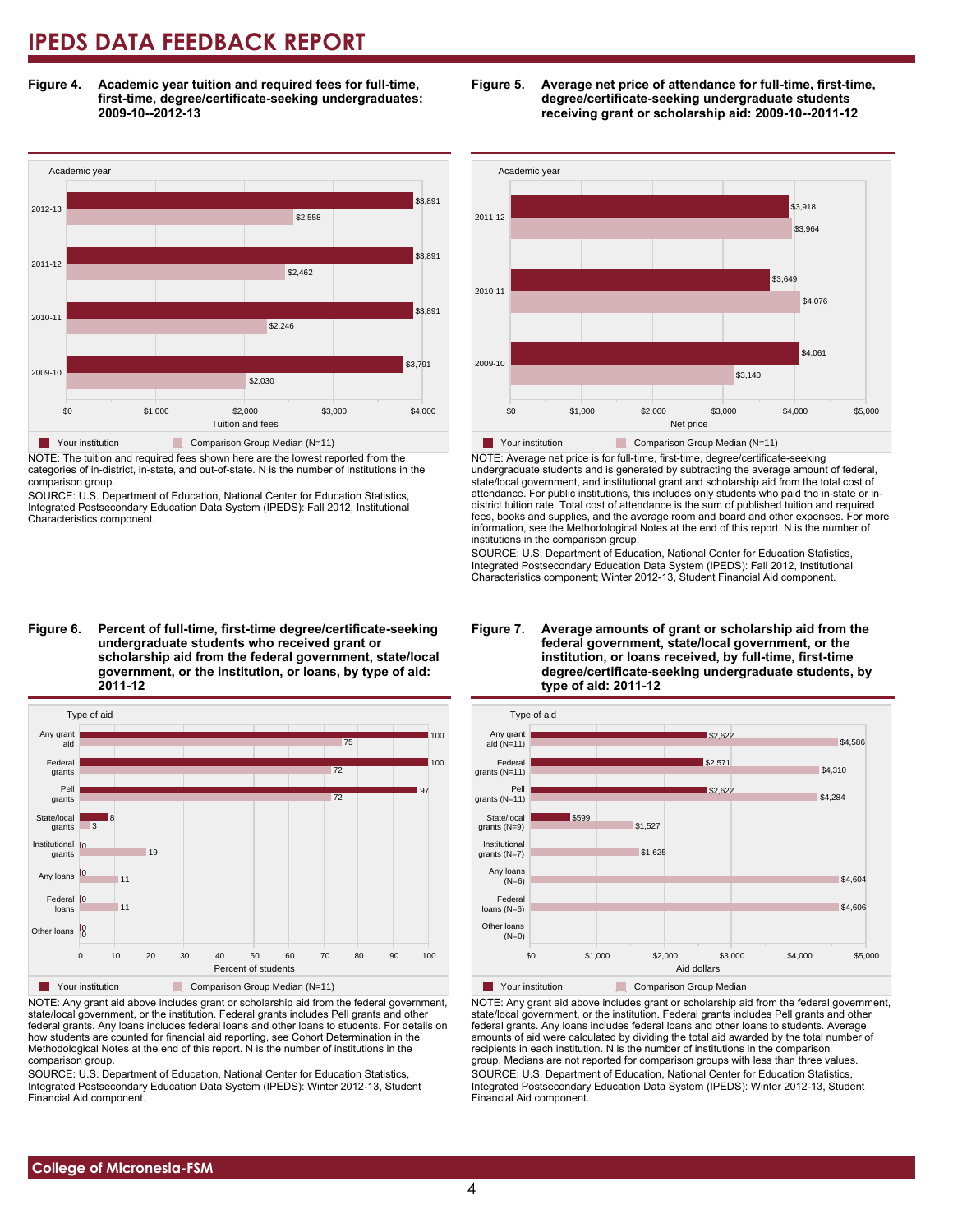**Figure 8. Percent of all undergraduates receiving aid by type of aid: 2011-12**

**Figure 9. Average amount of aid received by all undergraduates, by type of aid: 2011-12**



NOTE: Any grant aid above includes grant or scholarship aid from the federal government, state/local government, the institution, or other sources. Federal loans includes only federal loans to students. N is the number of institutions in the comparison group. SOURCE: U.S. Department of Education, National Center for Education Statistics, Integrated Postsecondary Education Data System (IPEDS): Winter 2012-13, Student Financial Aid component.



NOTE: Any grant aid above includes grant or scholarship aid from the federal government, state/local government, the institution, or other sources. Federal loans includes federal loans to students. Average amounts of aid were calculated by dividing the total aid awarded by the total number of recipients in each institution. N is the number of institutions in the comparison group.

SOURCE: U.S. Department of Education, National Center for Education Statistics, Integrated Postsecondary Education Data System (IPEDS): Winter 2012-13, Student Financial Aid component.

#### **Figure 10. Graduation rate and transfer-out rate (2009 cohort); graduation rate cohort as a percent of total entering students, and retention rates of first-time students (Fall 2012)**



NOTE: Graduation rate cohort includes all full-time, first-time, degree/certificate-seeking undergraduate students. Entering class includes all students coming to the institution for the first time. Graduation and transfer-out rates are the Student Right-to-Know rates. Only institutions with a mission to prepare students to transfer are required to report transfers out. Retention rates are measured from the fall of first enrollment to the following fall. For more information, see the Methodological Notes. N is the number of institutions in the comparison group.

SOURCE: U.S. Department of Education, National Center for Education Statistics, Integrated Postsecondary Education Data System (IPEDS): Spring 2013, Graduation Rates component and Fall Enrollment component.

#### **Figure 11. Graduation rates of full-time, first-time, degree/ certificate-seeking undergraduates within normal time, and 150% and 200% of normal time to completion: 2008 cohort**



Your institution Comparison Group Median (N=8)

NOTE: The 150% graduation rate is the Student Right-to-Know (SRK) rates; the Normal time and 200% rates are calculated using the same methodology. For more information see the Methodological Notes at the end of the report. N is the number of institutions in the comparison group.

SOURCE: U.S. Department of Education, National Center for Education Statistics, Integrated Postsecondary Education Data System (IPEDS): Spring 2013, 200% Graduation Rates component.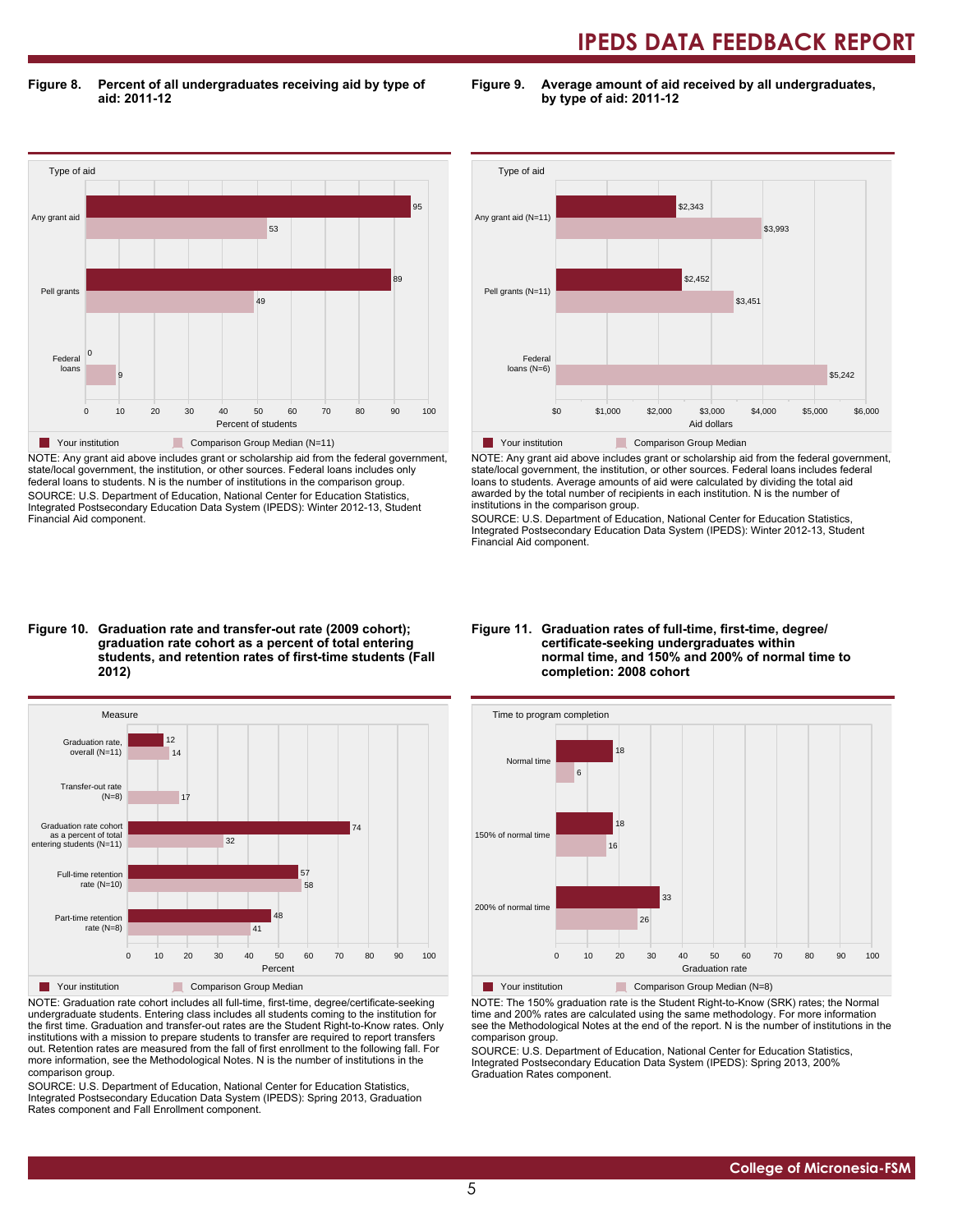**Figure 12. Full-time equivalent staff, by occupational category: Fall 2012**



NOTE: Graduate assistants are not included in this figure. For information on the calculation of FTE of staff, see the Methodological Notes. N is the number of institutions in the comparison group.

SOURCE: U.S. Department of Education, National Center for Education Statistics, Integrated Postsecondary Education Data System (IPEDS): Winter 2012-13, Human Resources component.

#### **Figure 13. Average salaries of full-time instructional non-medical staff equated to 9-month contracts, by academic rank: Academic year 2012-13**



NOTE: Average salaries of full-time instructional non-medical staff equated to 9-month contracts was calculated by multiplying the average monthly salary by 9. The average monthly salary was calculated by dividing the total salary outlays by the total number of months covered by staff on 9, 10, 11 and 12-month contracts. Medians are not reported for comparison groups with less than three values.

SOURCE: U.S. Department of Education, National Center for Education Statistics, Integrated Postsecondary Education Data System (IPEDS): Winter 2012-13, Human Resources component.

#### **Figure 14. Percent distribution of core revenues, by source: Fiscal year 2012**



NOTE: The comparison group median is based on those members of the comparison group that report finance data using the same accounting standards as the comparison institution. For a detailed definition of core revenues, see the Methodological Notes. N is the number of institutions in the comparison group.

SOURCE: U.S. Department of Education, National Center for Education Statistics, Integrated Postsecondary Education Data System (IPEDS): Spring 2013, Finance component.

#### **Figure 15. Core expenses per FTE enrollment, by function: Fiscal year 2012**



NOTE: Expenses per full-time equivalent (FTE) enrollment, particularly instruction, may be inflated because finance data includes all core expenses while FTE reflects credit activity only. For details on calculating FTE enrollment and a detailed definition of core expenses, see the Methodological Notes. N is the number of institutions in the comparison group. SOURCE: U.S. Department of Education, National Center for Education Statistics, Integrated Postsecondary Education Data System (IPEDS): Fall 2012, 12-month Enrollment component and Spring 2013, Finance component.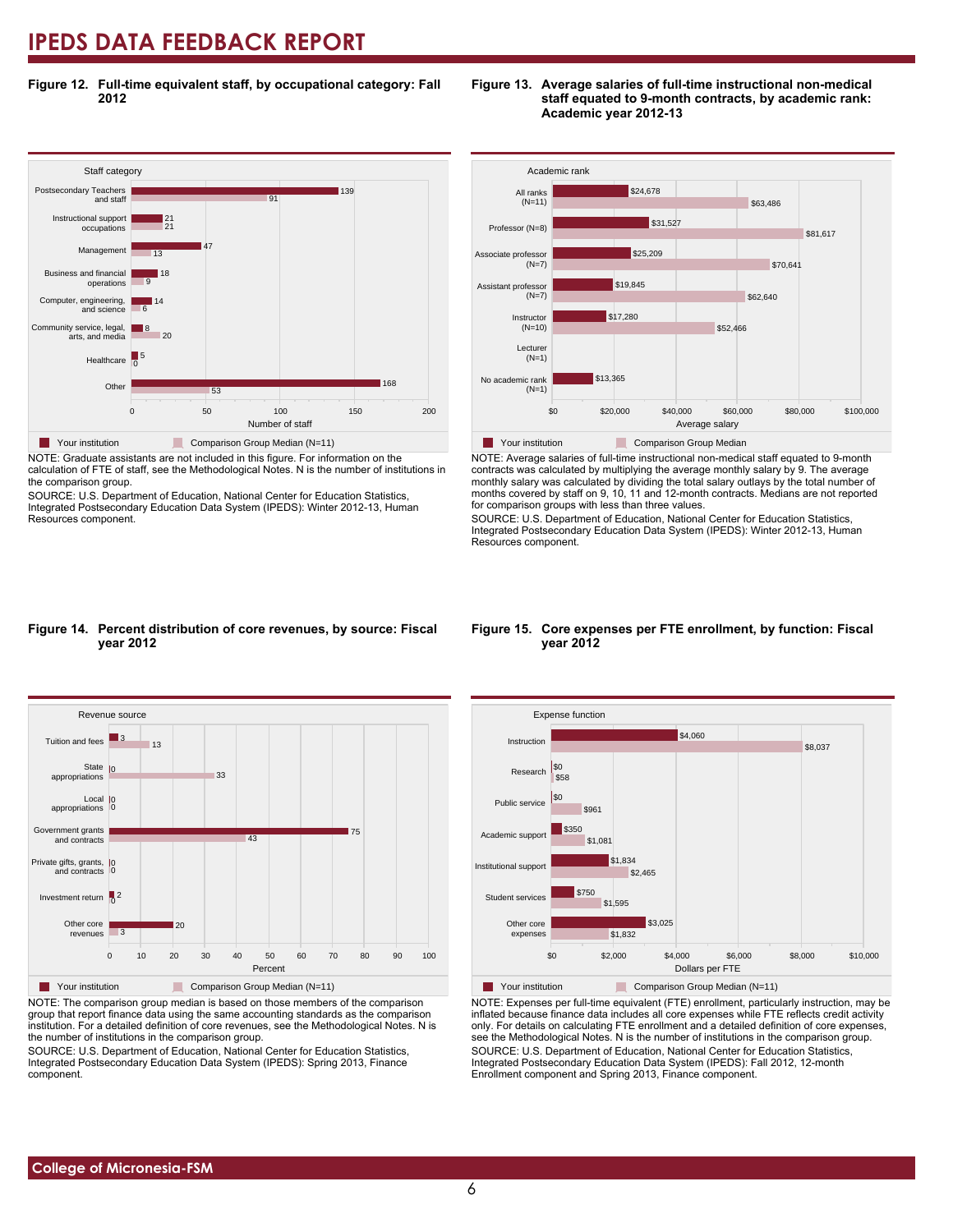### **METHODOLOGICAL NOTES**

#### **Overview**

This report is based on data supplied by institutions to IPEDS during the 2012-13 data collection year. Response rates exceeded 99 percent for most surveys. Detailed response tables are included in IPEDS First Look reports, which can be found at [http://nces.ed.gov/pubsearch/getpubcats.asp?sid=010.](http://nces.ed.gov/pubsearch/getpubcats.asp?sid=010)

#### **Use of Median Values for Comparison Group**

The value for the comparison institution is compared to the median value for the comparison group for each statistic included in the figure. If more than one statistic is presented in a figure, the median values are determined separately for each indicator or statistic. Medians are not reported for comparison groups with fewer than three values. Where percentage distributions are presented, median values may not add to 100 percent. The IPEDS Data Center provides access to all of the data used to create the figures included in this report.

#### **Missing Statistics**

If a statistic is not reported for your institution, the omission indicates that the statistic is not relevant to your institution and the data were not collected. Not all notes listed below may be applicable to your report.

#### **Use of Imputed Data**

All IPEDS data are subject to imputation for total (institutional) and partial (item) nonresponse. If necessary, imputed values were used to prepare your report.

#### **Data Confidentiality**

IPEDS data are not collected under a pledge of confidentiality.

#### **Disaggregation of Data by Race/Ethnicity**

When applicable, some statistics are disaggregated by race/ethnicity. Data disaggregated by race/ethnicity have been reported using the 1997 Office of Management and Budget categories. Detailed information about the race/ethnicity categories can be found at <http://nces.ed.gov/ipeds/reic/resource.asp>.

#### **Cohort Determination for Reporting Student Financial Aid and Graduation Rates**

Student cohorts for reporting Student Financial Aid and Graduation Rates data are based on the reporting type of the institution. For institutions that report based on an academic year (those operating on standard academic terms), student counts and cohorts are based on fall term data. Student counts and cohorts for program reporters (those that do not operate on standard academic terms) are based on unduplicated counts of students enrolled during a full 12-month period.

#### **Description of Statistics Used in the Figures**

#### *Average Institutional Net Price*

Average net price is calculated for full-time, first-time degree/certificateseeking undergraduates who were awarded grant or scholarship aid from the federal government, state/local government, or the institution anytime during the full aid year. For public institutions, this includes only students who paid the in-state or in-district tuition rate. Other sources of grant aid are excluded. Average net price is generated by subtracting the average amount of federal, state/local government, and institutional grant and scholarship aid from the total cost of attendance. Total cost of attendance is the sum of published tuition and required fees, books and supplies, and the average room and board and other expenses.

For the purpose of the IPEDS reporting, aid received refers to financial aid that was awarded to, and accepted by, a student. This amount may differ from the aid amount that is disbursed to a student.

#### *Core Revenues*

Core revenues for public institutions reporting under GASB standards include tuition and fees; state and local appropriations; government grants and contracts; private gifts, grants, and contracts; sales and services of educational activities; investment income; other operating and nonoperating sources; and other revenues and additions (federal and capital appropriations and grants and additions to permanent endowments). Core revenues for private, not-for-profit institutions (and a small number of public institutions) reporting under FASB standards include tuition and fees; government appropriations (federal, state, and local); government grants and contracts; private gifts, grants, and contracts (including contributions from affiliated entities); investment return; sales and services of educational activities; and other sources. Core revenues for private, forprofit institutions reporting under FASB standards include tuition and fees; government appropriations, grants, and contracts (federal, state, and local); private grants and contracts; investment income; sales and services of educational activities; and other sources. At degree-granting institutions, core revenues exclude revenues from auxiliary enterprises (e.g., bookstores, dormitories), hospitals, and independent operations. Nondegree-granting instituions do no report revenue from auxiliary enterprises in a separate category. These amounts may be included in the core revenues from other sources.

#### *Core Expenses*

Core expenses include expenses for instruction, research, public service, academic support, institutional support, student services, scholarships and fellowships (net of discounts and allowances), and other expenses. Expenses for operation and maintenance of plant, depreciation, and interest are allocated to each of the other functions. Core expenses at degree-granting institutions exclude expenses for auxiliary enterprises (e.g., bookstores, dormitories), hospitals, and independent operations. Nondegree-granting institutions do not report expenses for auxiliary enterprises in a separate category. These amounts may be included in the core expenses as other expenses.